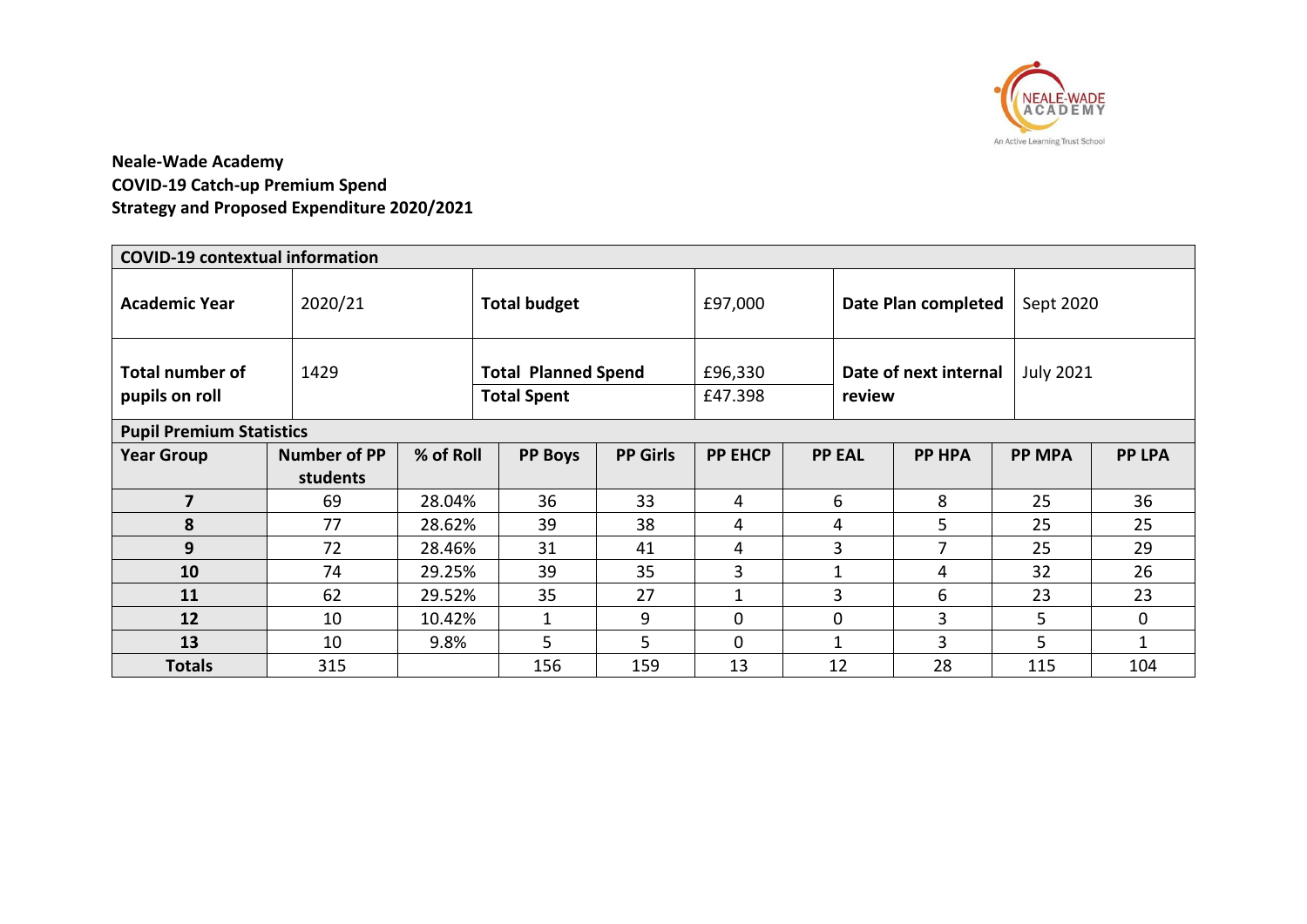### **Accountability for impact of funding**

- There will be 3 strands of Covid-19 catch-up expenditure for the academic year 2020-2021
- In line with all other sources of funding the school seeks to obtain the best value and greatest impact.
- Neale- Wade academy will record, monitor and report on the impact of Covid-19 catch-up funding via our website, to GB, staff and parents.
- Neale-Wade academy will ensure where impact is highest we share the successes through the Active Learning Trust and the wider education community.

**Funding strands- allocated funds**

**National Tutoring programme focused on intensive support for disadvantaged pupils, including those eligible for Pupil Premium funding. A range of tutoring models will be funded, including those that are suitable for pupils with SEND and in Alternative Provision.**

The Academy will access the National tutoring programme which is split in to two distinct areas.

### **Subsidised Academic Tuition**

Through NTP Tuition [Partners,](https://nationaltutoring.org.uk/ntp-tuition-partners) participating schools will be able to access subsided high-quality tutoring from an approved list of tuition partners. These organisations – who will all be subject to quality, safeguarding and evaluation standards – will be given support and funding to reach as many disadvantaged pupils as possible.

### **Academic Mentors**

Through NTP [Academic](https://nationaltutoring.org.uk/ntp-academic-mentors) Mentors, trained graduates will be employed by schools in the most disadvantaged areas to provide intensive catchup support to their pupils, allowing teachers in these schools to focus on their classrooms.

Academic Mentors will provide support tailored to their school, but most Academic Mentors will support subject-specific work (both one-toone and in small-groups), revision lessons, and provide additional support for those shielding or not in school.

**Resource provision:**

**ICT provision chrome books laptops**

**Extended learning opportunities and support:**

**GCSE-pod/PiXL apps/My maths**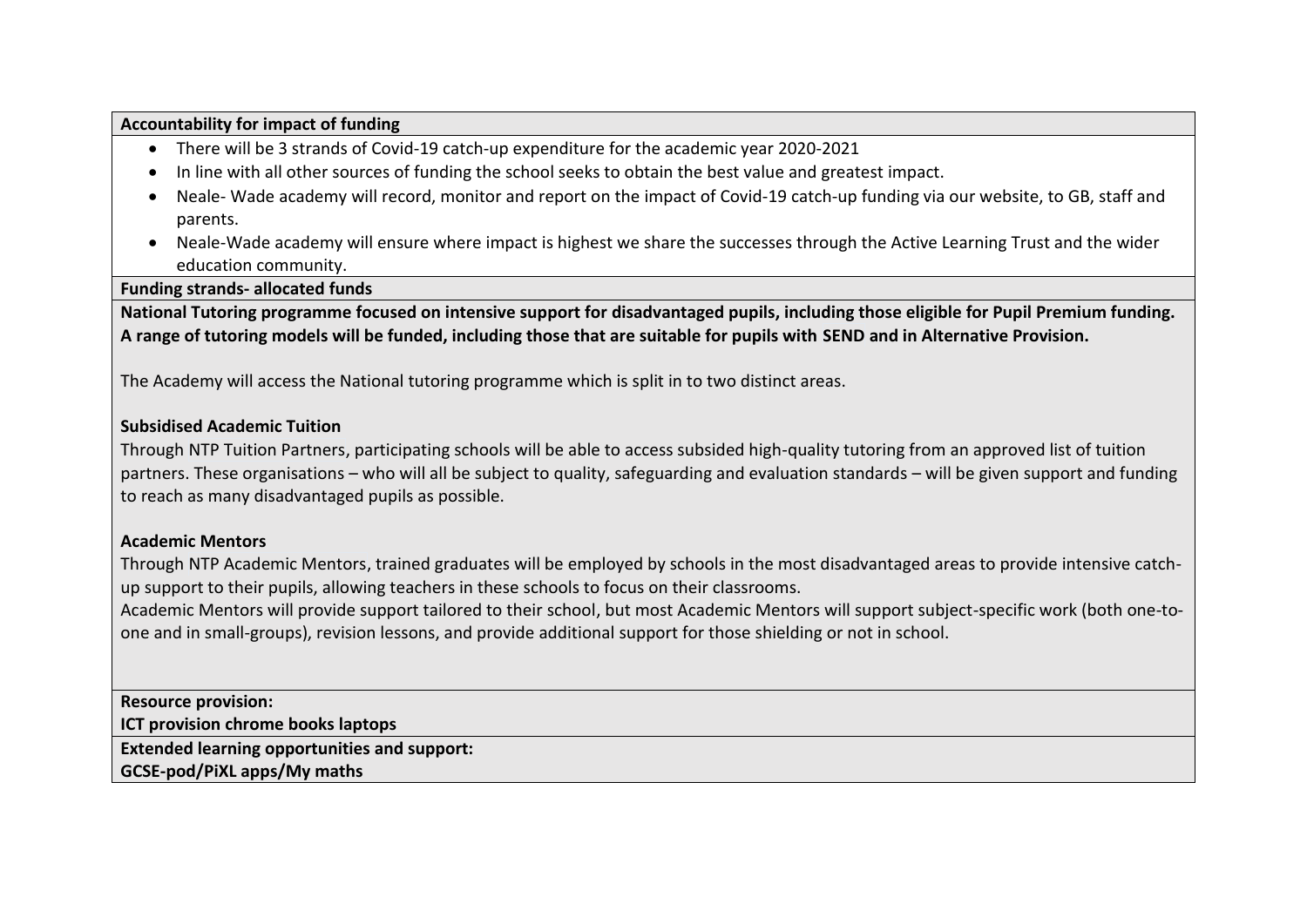| National Tutoring programme focused on intensive support for disadvantaged pupils, including those eligible for Pupil Premium funding.<br>A range of tutoring models will be funded, including those that are suitable for pupils with SEND and in Alternative Provision. |                                                                                                                                                                                                        |                                                                              |                                                                                                                                                                                             |  |  |
|---------------------------------------------------------------------------------------------------------------------------------------------------------------------------------------------------------------------------------------------------------------------------|--------------------------------------------------------------------------------------------------------------------------------------------------------------------------------------------------------|------------------------------------------------------------------------------|---------------------------------------------------------------------------------------------------------------------------------------------------------------------------------------------|--|--|
| <b>Anticipated Outcome</b>                                                                                                                                                                                                                                                | <b>Action</b>                                                                                                                                                                                          | <b>Expenditure</b>                                                           | Impact                                                                                                                                                                                      |  |  |
| The academy will have a clear<br>overview of students in each year<br>group who have been most<br>disadvantaged in learning as a result<br>of National school closure                                                                                                     | Baseline assessments to be completed for all year groups.<br>Reading age and CAT4 tests for year 7 students<br>Data analysis of March 20 grade Vs Oct 20 for all students<br>classed as disadvantaged. | N/A                                                                          | CAT4 tests completed October 20 and Reading<br>age data completed December 20<br>Data targeted on English and Maths                                                                         |  |  |
| Clear identification of gaps in<br>learning for English, Maths, Science<br>Humanities and Language subjects<br>KS3                                                                                                                                                        | Through low stake testing/CAT4 and /reading age test                                                                                                                                                   | N/A                                                                          | KS3 data generated but lacking clarity of specific<br>gaps for English, Science and Humanities subjects                                                                                     |  |  |
| Identified tutors sourced via EEF<br>approved list of tuition providers                                                                                                                                                                                                   | The academy will have a priority list of subject specific<br>tutors needed in school to address gaps in learning.                                                                                      |                                                                              | NTP English and Maths tutoring sessions<br>delivered to identified Year 8/9 students during<br>summer term 2021                                                                             |  |  |
| Regular plan of small group tuition<br>planned.                                                                                                                                                                                                                           | 15-week tuition block for identified students KS3/KS4<br>(English, Maths, Science, Hums, Languages).<br>Parental information meetings to clarify expectations.                                         | £2880<br>£180 per block<br>12 blocks<br>4x Science<br>4x English<br>4x Maths | NTP English and Maths tutoring sessions<br>delivered to identified Year 8/9 students during<br>summer term 2021                                                                             |  |  |
| Raise outcomes for identified SEND<br>students.                                                                                                                                                                                                                           | Targeted withdrawl programme to facilitate small group<br>work addressing gaps in functional skills and reading.<br>Foundation curriculum in place.                                                    | £1500                                                                        | Identified K students targeted for intervention v<br>NTP programme. See individual data analysis                                                                                            |  |  |
| Increase average A8 score for<br>disadvantaged students to 4.2                                                                                                                                                                                                            | Targeted period 6 intervention programme for all subject<br>expectation of all disadvantaged students to attend 3<br>sessions per week.                                                                | £4000                                                                        | Targeted period 6 sessions planned for summer<br>term 2 alongside additional E/M/S teaching<br>during tutor time<br>Disadvantaged A8 score of 4.1 2021 TAG's<br>See specific data over view |  |  |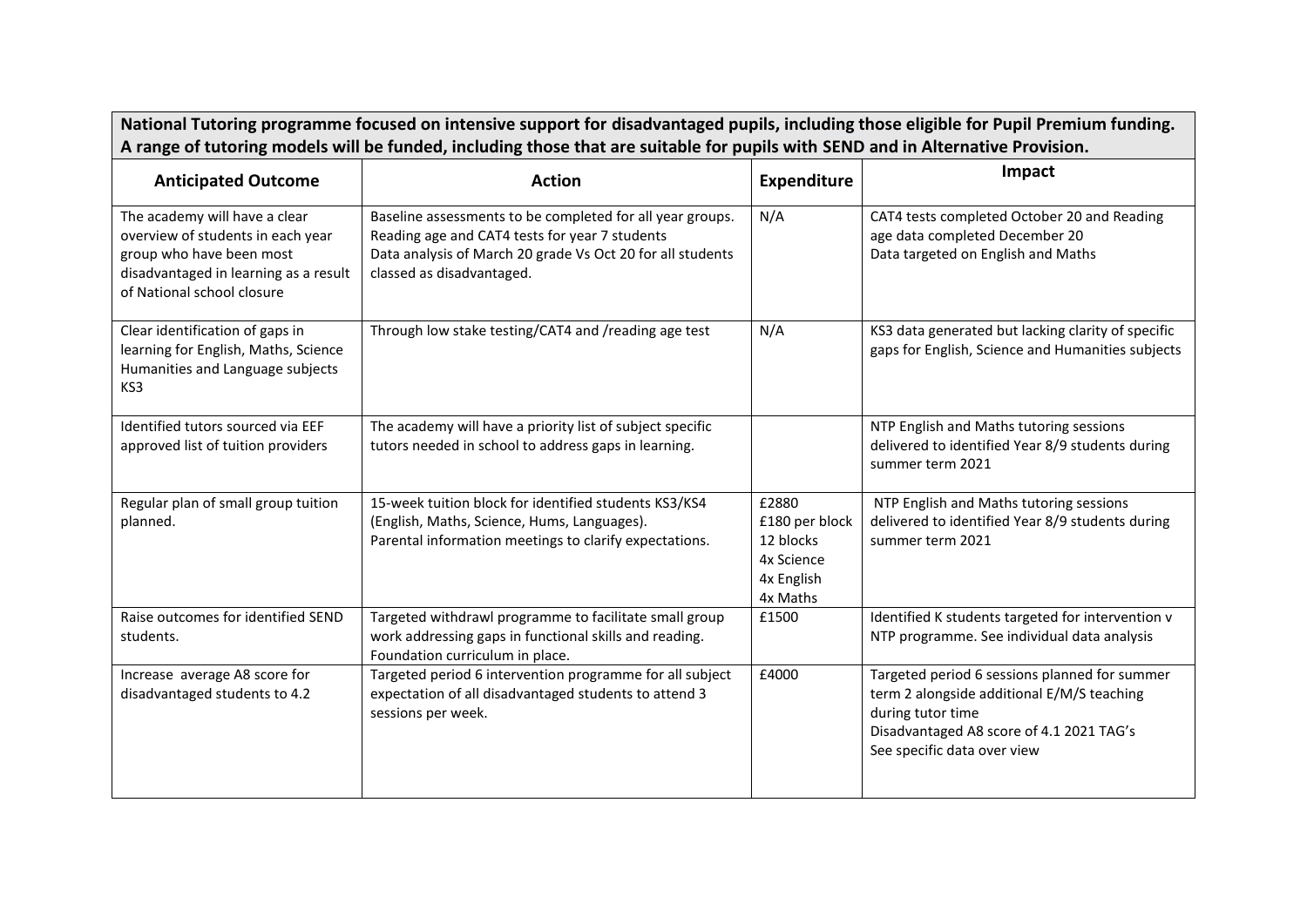| <b>Resource provision:</b><br>ICT provision chrome books laptops                                                             |                                                                                                                                                                                                                                                                                  |                    |                                                                                                                                                                                                                                                              |  |  |
|------------------------------------------------------------------------------------------------------------------------------|----------------------------------------------------------------------------------------------------------------------------------------------------------------------------------------------------------------------------------------------------------------------------------|--------------------|--------------------------------------------------------------------------------------------------------------------------------------------------------------------------------------------------------------------------------------------------------------|--|--|
| <b>Anticipated Outcome</b>                                                                                                   | <b>Action</b>                                                                                                                                                                                                                                                                    | <b>Expenditure</b> | Impact                                                                                                                                                                                                                                                       |  |  |
| To have an accurate figure of the<br>number of students/households<br>without access to adequate internet<br>or ICT devices. | Parental survey to generate data in the number of<br>students where ICT/internet access is a barrier to learning.<br>120 devices needed                                                                                                                                          | £22,000            | Parental survey completed 136 requests received<br>for access to ICT devices<br>100 devices ordered<br>ICT devices administered to students during<br>period of school closure                                                                               |  |  |
| All students to have access to<br>adequate internet and ICT devices                                                          | The academy ICT team will administer ICT devices and<br>internet routers to families that do not have these in<br>place. Devices to be given per household and not per<br>student.<br>Refresh of current school resources, and purchase of<br>additional chrome books / laptops. | N/A                | 195 digital devices distributed to students<br>December/Jan 2021, allowing students to access<br>learning during period of school closure.<br>Year 7-33<br>Year $8 - 36$<br>Year $9 - 32$<br>Year $10 - 35$<br>Year 11- 35<br>Year $12 - 12$<br>Year 13 - 12 |  |  |
| To have 95% of students engaging<br>with online/virtual lessons, home<br>learning and revision sessions                      | Virtual school leader to track engagement of students with<br>identified home learning tasks and additional revision<br>apps. Engagement leaders boards shared with PL's and<br>tutors.                                                                                          | £3000              | See engagement figures for period of school<br>closure<br>Engagement figures for home learning TBC                                                                                                                                                           |  |  |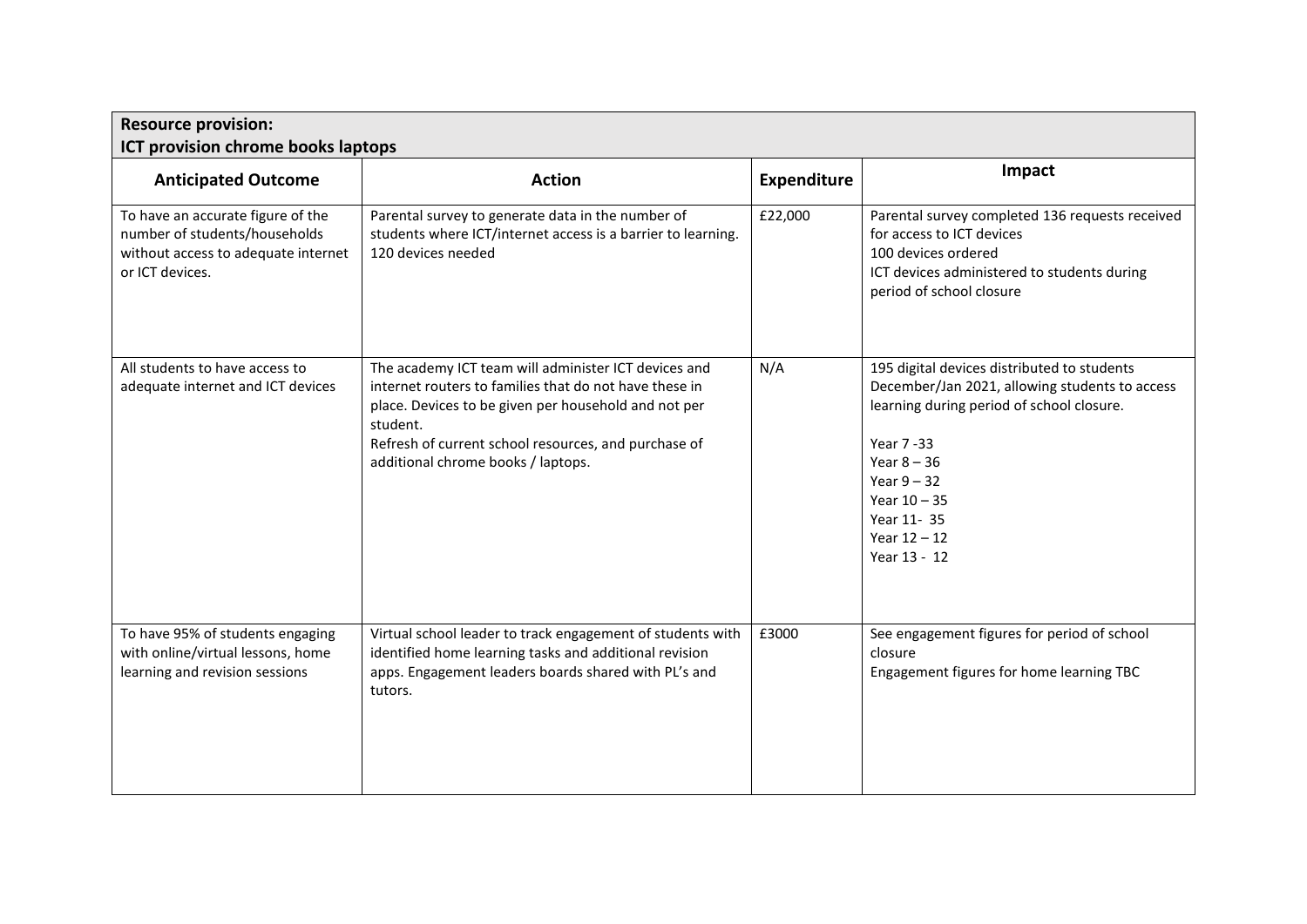| <b>Extended learning opportunities and support:</b><br>GCSE-pod/PiXL apps/My maths                                  |                                                                                                                                                                                                                                                                                                                                                 |                         |                                                                                                                                                |  |  |  |
|---------------------------------------------------------------------------------------------------------------------|-------------------------------------------------------------------------------------------------------------------------------------------------------------------------------------------------------------------------------------------------------------------------------------------------------------------------------------------------|-------------------------|------------------------------------------------------------------------------------------------------------------------------------------------|--|--|--|
| <b>Anticipated Outcome</b>                                                                                          | <b>Action</b>                                                                                                                                                                                                                                                                                                                                   | <b>Expenditure</b>      | Impact                                                                                                                                         |  |  |  |
| All students to receive targeted<br>online learning activities that<br>support learning outside of the<br>classroom | NWA virtual school leader appointed to oversee<br>administration and engagement of students with online<br>learning tasks.<br>KS4 (weekly)<br>GCSE-pod course specific activities<br>PiXL maths app (addressing identified gaps from PiXL<br>wave).<br>Tassomai - Science<br>KS3Mymaths<br>Maths Wizz                                           | £5850<br>£6000<br>£1600 | See Engagement figures and GCSE results break<br>down                                                                                          |  |  |  |
|                                                                                                                     | Reading intervention plan.                                                                                                                                                                                                                                                                                                                      | £2495                   |                                                                                                                                                |  |  |  |
| Improved outcomes in EBACC<br>subjects Yr 11                                                                        | Tailored Revision plans created by subjects to address<br>gaps in knowledge, linked to course specific revision<br>guides.<br>Guides re-used for 2022/23/24<br>Exam preparation materials<br>Subject specific revision guides created and available for<br>students to access in preparation for summer<br>assessments (See KS4 TAG/mock data). | £9000                   | 0.2 A8 increase for Ebacc element subjects 2021                                                                                                |  |  |  |
| Increased engagement in practical<br>learning activities missed as a result<br>of the pandemic                      | Purchase of associated equipment for sport, art, DT and<br>Catering activities.<br>Ingredients                                                                                                                                                                                                                                                  | £3000                   | Increased uptake in students participating in<br>practical cooking classes.<br>Introduction of KS3 recreational PE activities<br>after school. |  |  |  |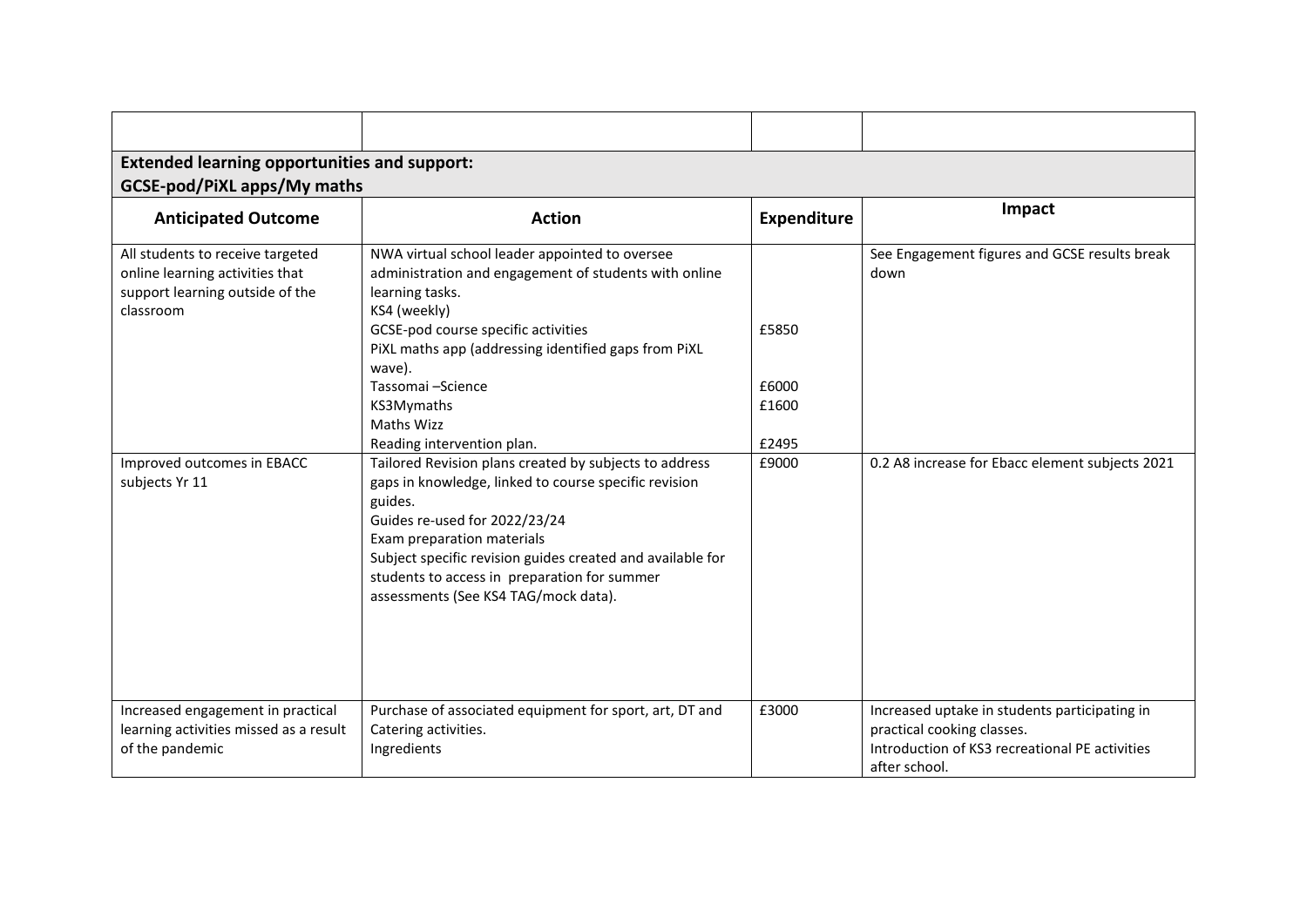### **National Tutoring Programme (Summer Term Teaching Personnel)**

- 15 x 1hour online tutoring sessions to run concurrently over a 15-day period via Microsoft Teams
- Students to work in groups of 3 with one tutor
- Students to work in designated computer room for the tutoring sessions
- All tutoring sessions will be recorded and delivered by NTP accredited tutors
- Diagnostic assessment to completed at start of tutoring programme.
- KS3 leads for English and maths to identify suitable students
- 96 students to receive tutoring in first wave.
- Year 9 –aim of being 'KS4 ready' for English and maths
- Year 7 and 8 focus on addressing specific gaps
- Total cost £8122

| Dates                                  | Year Group | Subject | Number of<br>students | Timings                  |
|----------------------------------------|------------|---------|-----------------------|--------------------------|
| $10^{th}$ -28 <sup>th</sup> May        | 9          | English | 15                    | 1 hour each day 9am-10am |
| 15 days                                |            |         |                       |                          |
| $10^{th}$ -28 <sup>th</sup> May        | 9          | Maths   | 15                    | 1 hour each day 9am-10am |
| 15 days                                |            |         |                       |                          |
| $21^{st}$ June -9 <sup>th</sup>        | 8          | English | 21                    | 1 hour each day 9am-10am |
| July                                   |            |         |                       |                          |
| $15$ day                               |            |         |                       |                          |
| 21 <sup>st</sup> June- 9 <sup>th</sup> | 8          | Maths   | 21                    | 1 hour each day 9am-10am |
| July                                   |            |         |                       |                          |
| 15 days                                |            |         |                       |                          |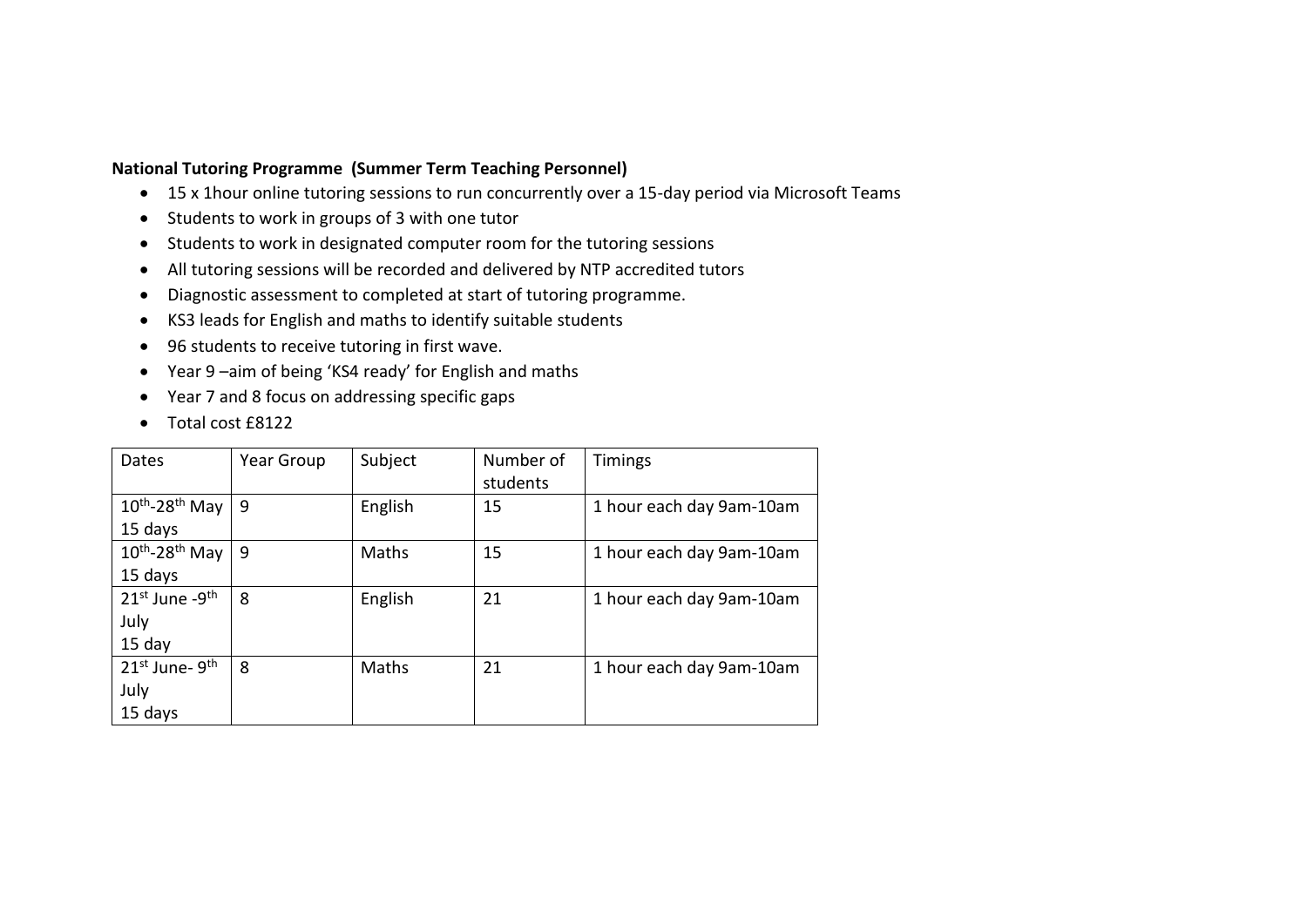# **Year 8 National Tutoring Programme Data Summary:**

| Year 8 Maths Tutoring summary |                   |                |  |  |
|-------------------------------|-------------------|----------------|--|--|
| Grade                         | Prior to Tutoring | After Tutoring |  |  |
| Emerging                      | 48.3              | 16.6           |  |  |
| Developing                    | 58                | 24             |  |  |
| Securing                      | 6.2               | 25             |  |  |
| Mastering                     |                   | 20.8           |  |  |
| Advanced                      |                   |                |  |  |
| Average Grade                 | Developing        | Securing       |  |  |
| 24 students                   |                   |                |  |  |

| Year 8 English Tutoring summary |                   |                |  |  |
|---------------------------------|-------------------|----------------|--|--|
| Grade                           | Prior to Tutoring | After Tutoring |  |  |
| Emerging                        | 72                | 25.1           |  |  |
| Developing                      | 28                | 40.8           |  |  |
| Securing                        |                   | 34.1           |  |  |
| Mastering                       |                   |                |  |  |
| Advanced                        |                   |                |  |  |
| Average Grade                   | Emerging          | Developing     |  |  |
| 24 students                     |                   |                |  |  |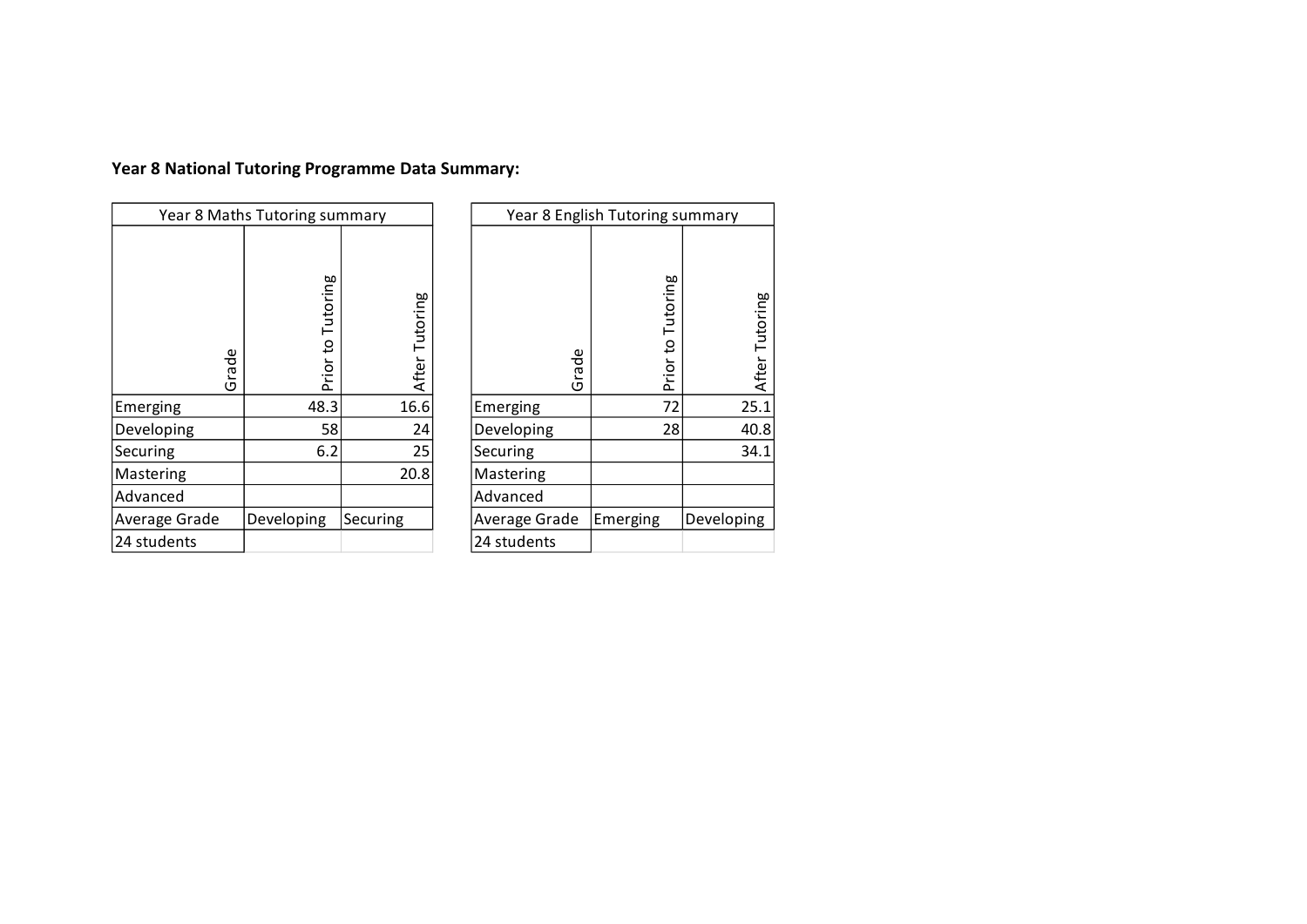# **Year 8 National Tutoring Programme Data Summary:**

| Year 9 Maths Tutoring summary |                   |                |  |  |
|-------------------------------|-------------------|----------------|--|--|
| Grade                         | Prior to Tutoring | After Tutoring |  |  |
| Emerging                      | 47.8              | 12.5           |  |  |
| Developing                    | 27.2              | 29.1           |  |  |
| Securing                      | 25                | 45.9           |  |  |
| Mastering                     |                   | 12.5           |  |  |
| Advanced                      |                   |                |  |  |
| Average Grade                 | Emerging          | Securing       |  |  |
| 26 students                   |                   |                |  |  |

| Year 9 English Tutoring summary    |                   |                |  |  |
|------------------------------------|-------------------|----------------|--|--|
| Grade                              | Prior to Tutoring | After Tutoring |  |  |
| Emerging                           | 82                | 50             |  |  |
| Developing                         | 18                | 16.6           |  |  |
| Securing                           |                   | 33.4           |  |  |
| Mastering                          |                   |                |  |  |
| Advanced                           |                   |                |  |  |
| Average Grade Emerging  Developing |                   |                |  |  |
| 28 Students                        |                   |                |  |  |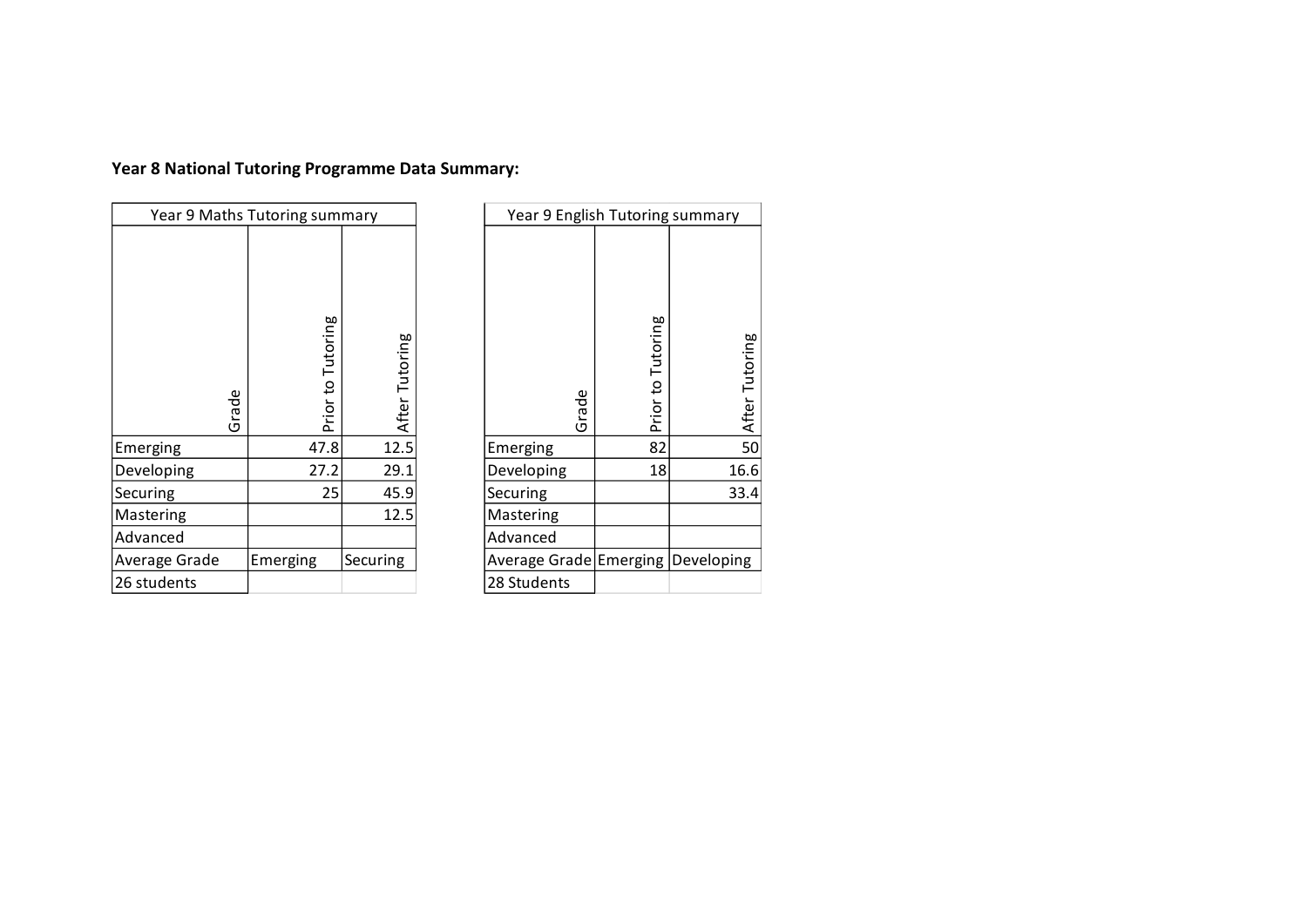## **Year 8 student Feedback 21.6.21-9.7.21**

|    | <b>Year 8 NTP Student feedback</b>                                               | $\mathbf{1}$   | $\overline{2}$          | $\overline{\mathbf{3}}$ | 4  | 5.             | Total |
|----|----------------------------------------------------------------------------------|----------------|-------------------------|-------------------------|----|----------------|-------|
| 1. | I enjoyed attending the tutoring sessions                                        | $\mathbf{1}$   | 5                       | $6\phantom{1}$          | 15 | 9              | 36    |
| 2. | The Tutoring sessions were easy to access?                                       |                | $\overline{2}$          | 10                      | 17 | $\overline{7}$ | 36    |
| 3. | The resources used by the tutors been helped me learn                            |                | $\overline{2}$          | 12                      | 17 | 5 <sup>1</sup> | 36    |
| 4. | How easy was LEAP/Bramble to use for assessment                                  | 3              | $\overline{a}$          | 10                      | 10 | 9 <sup>°</sup> | 36    |
| 5. | How supportive has your tutor been in helping you learn?                         |                | $\overline{\mathbf{3}}$ | 10                      | 16 | $\overline{7}$ | 36    |
| 6. | The tutoring sessions have really helped me improve in English/math?             | $\overline{2}$ | 5                       | 10                      | 11 | 8              | 36    |
| 7. | I found the tutoring work too easy?                                              | 4              | 10                      | 12                      | 8  | $\overline{2}$ | 36    |
| 8. | The tutoring sessions linked closely to the work I have done/am doing in lessons | $\overline{2}$ | 4                       | 10                      | 15 | 5.             | 36    |
| 9. | I would recommend the tutoring programme to a friend                             | $\overline{2}$ | 8                       | 10                      | 10 | 6              | 36    |

**Students were asked to score each question from 1-5 :1=low/poor 5 =high/very good**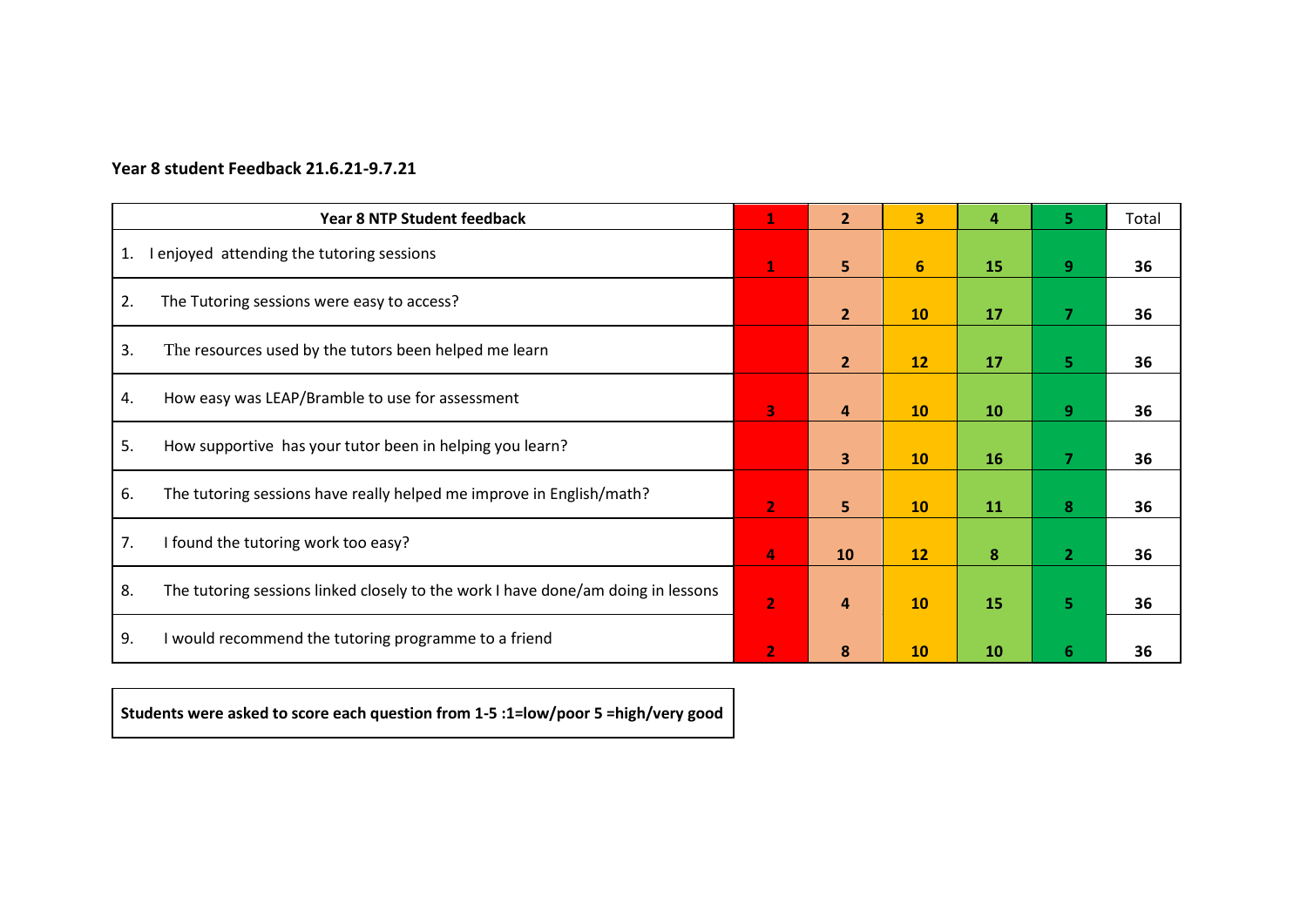## **Year 9 Student Feedback 21.6.21- 9.7.21**

*18 students initially started the programme, 6 withdrew following parental requests, 3 had to self-isolate for a period of 10days during the tutoring and did not complete more than 60% of the sessions.*

|    | <b>Year 9 NTP Student feedback</b>                                               | 1 | $\overline{2}$ | 3              | Д              |                | Total |
|----|----------------------------------------------------------------------------------|---|----------------|----------------|----------------|----------------|-------|
| 1. | I enjoyed attending the tutoring sessions                                        |   | $\mathbf{1}$   | 3              | 5.             |                | 9     |
| 2. | The Tutoring sessions were easy to access?                                       |   | $\mathbf{1}$   | $\mathbf{1}$   | $\overline{7}$ |                | 9     |
| 3. | The resources used by the tutors been helped me learn                            |   | $\mathbf{1}$   | $\overline{2}$ | $\overline{3}$ | 3              | 9     |
| 4. | How easy was LEAP/Bramble to use for assessment                                  |   | $\mathbf{1}$   | 3              | 5              |                |       |
| 5. | How supportive has your tutor been in helping you learn?                         |   |                | 3              | 5              |                |       |
| 6. | The tutoring sessions have really helped me improve in English/math?             |   | $\mathbf{1}$   | 4              | $\overline{2}$ | $\overline{2}$ |       |
| 7. | I found the tutoring work too easy?                                              |   | 3              | 5              | $\mathbf{1}$   |                | g     |
| 8. | The tutoring sessions linked closely to the work I have done/am doing in lessons |   | $\overline{2}$ | $\overline{2}$ | 3              | $\overline{2}$ |       |
| 9. | I would recommend the tutoring programme to a friend                             |   | 1              | 3              |                |                |       |

**Students were asked to score each question from 1-5 :1=low/poor 5 =high/very good**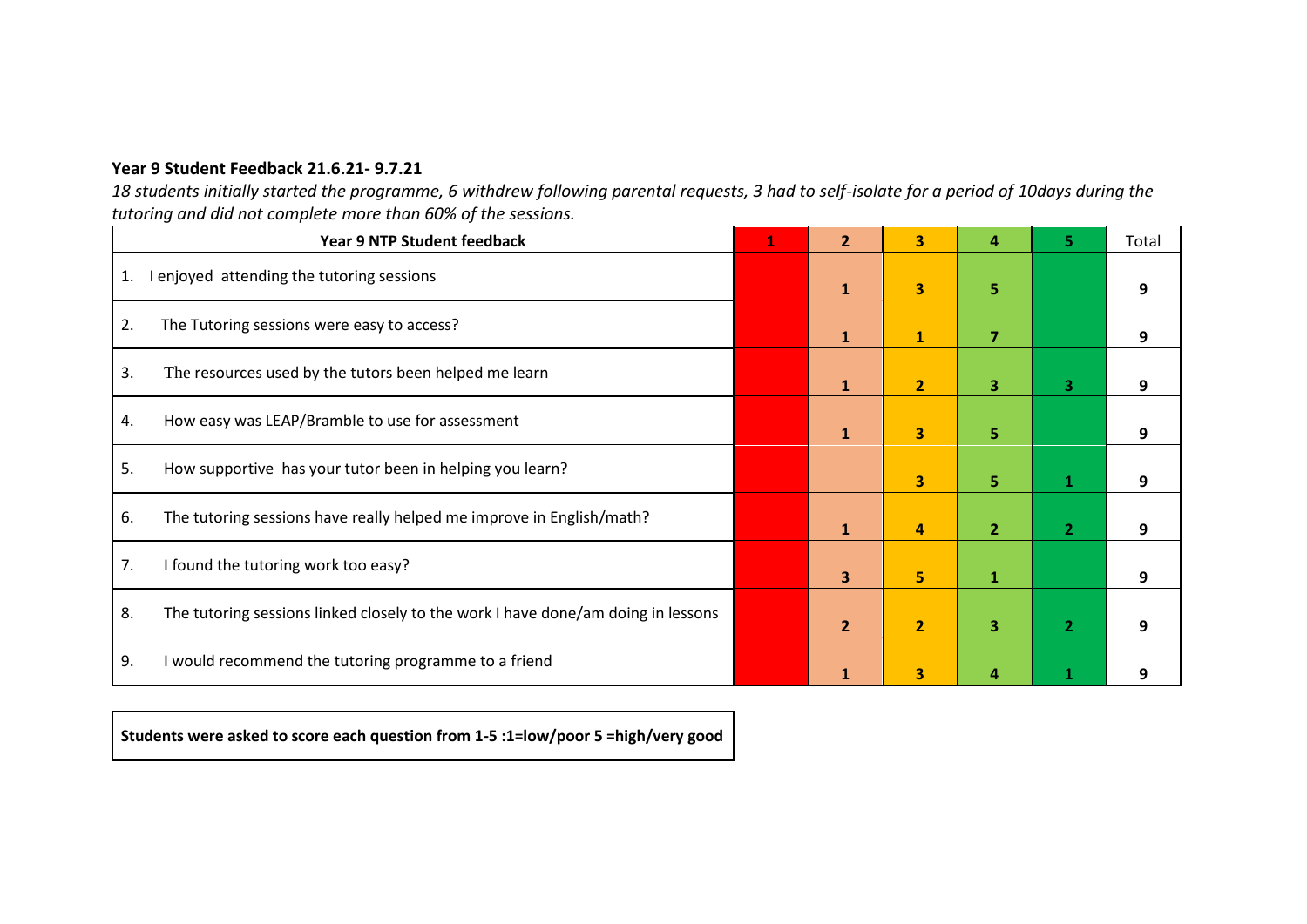### **Comments:**

| Please outline what you feel has been the best part of the tutoring                | Please outlie any way that you feel the tutoring programme could |
|------------------------------------------------------------------------------------|------------------------------------------------------------------|
| programme:                                                                         | be improved?                                                     |
| 'That I learnt things'                                                             | 'Better internet' x4                                             |
| 'Easy and grammar has been great'                                                  | 'more time'                                                      |
| 'helped me learn things and was nice when I got stuck'                             | 'I don't think there is a way to improve it'                     |
| 'Having 1-1 tutoring when others were away'                                        | 'I think maybe do a new topic every week'                        |
| 'Being able to improve my analysis of texts we learn about'                        | 'Harder work would make it better'                               |
| 'How kind the tutor was, she tried explaining in different ways when I didn't      | 'No way'                                                         |
| understand'                                                                        | 'Easier explaining'                                              |
| 'The people'                                                                       | 'Nothing'                                                        |
| 'The work'                                                                         | 'More help'                                                      |
| 'The part of the work where we all talk about our different answers'               | 'Be optional'                                                    |
| Revising of maths'                                                                 | 'More support'                                                   |
| 'Missing first lesson and going on the computers'                                  | 'By doing more work'                                             |
| 'Some of the lessons have helped me quite a bit'.                                  | 'More explaining and more examples'                              |
| Having a teacher only between two people, she can help without being distracted    | 'Spend more than one lesson on a subject'                        |
| by other students'                                                                 | 'Longer sessions and more sessions'                              |
| 'End of year quiz and formal letter writing'                                       | 'More relevant to the lesson'                                    |
| 'The Test because I found out I had improved'                                      | 'Learn different things'                                         |
| The best part about tutoring is that it is easier to learn because there is only 3 |                                                                  |
| people to teach.                                                                   |                                                                  |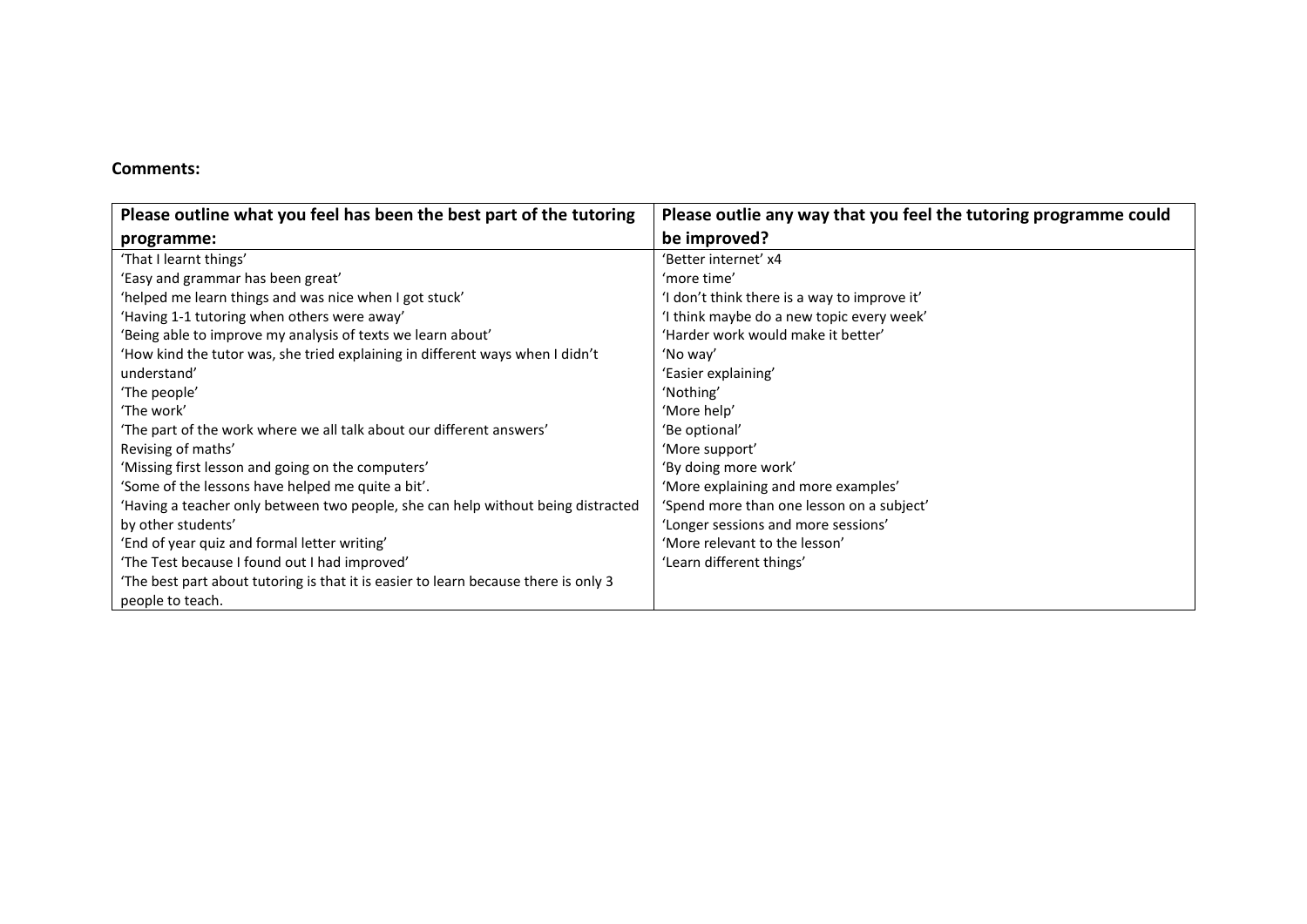|                | Week 1         |                       |                |                | Week 2  |         |                |            | Week 3  |         | Week 4  |                           |         |         |  |
|----------------|----------------|-----------------------|----------------|----------------|---------|---------|----------------|------------|---------|---------|---------|---------------------------|---------|---------|--|
| Year           | <b>Minutes</b> | <b>Not</b>            | <b>Minutes</b> | <b>Not</b>     | Average | Average | <b>Minutes</b> | <b>Not</b> | Average | Average | Minutes | <b>Not</b>                | Average | Average |  |
| Group          | Active         | logged                | Active         | logged         | no of   | time    | Active         | logged     | no of   | time    | Active  | logged                    | no of   | time    |  |
|                |                | <i>in</i>             |                | in             | meeting | per     |                | in         | meeting | per     |         | in.                       | meeting | per     |  |
|                |                |                       |                |                |         | meeting |                |            |         | meeting |         |                           |         | meeting |  |
| 7              | 592            | 6                     | 668.6          | 3              | 23.7    | 26.1    | 635.85         | 3          | 21.62   | 29.41   | 608.2   | 3                         | 22.5    | 26.44   |  |
| 8              | 543            | 6                     | 608.9          | $\mathbf{3}$   | 21      | 21.9    | 669.49         | 0          | 22.92   | 29.20   | 644     | $\mathbf{2}^{\mathsf{I}}$ | 22.1    | 29.63   |  |
| 9              | 622            | $\mathbf{2}^{\prime}$ | 676.6          | $\overline{2}$ | 23.3    | 23.7    | 696.76         | 0          | 24.69   | 28.22   | 673.1   | $\mathbf{2}^{\mathsf{I}}$ | 23.7    | 28.14   |  |
| 10             | 594            | 4                     | 701.8          | 0              | 25.4    | 25.4    | 720.75         | 0          | 25.93   | 27.79   | 718.3   | $\overline{2}$            | 25.7    | 27.61   |  |
| 11             | 547            | $\overline{2}$        | 636.2          | 4              | 23.8    | 20.4    | 651.46         | 1          | 24.63   | 26.45   | 700.5   | $\mathbf{1}$              | 26.6    | 25.99   |  |
| <b>Average</b> | 599.6          | $20(7 -$              | 658.4          | 12(7)          | 23.4    | 23.5    | 674.9          | 4          | 24      | 28.2    | 668.8   | 10                        | 24.12   | 27.6    |  |
| $7 - 11$       |                | 11)                   |                | $-11)$         |         |         |                |            |         |         |         |                           |         |         |  |
| 12             | 329            | $2^{\circ}$           | 311.8          | 2 <sup>1</sup> | 14.5    | 21.1    | 370.70         | 0          | 16.79   | 22.07   | 373.8   | 0                         | 16.3    | 22.3    |  |
| 13             | 268            | 4                     | 283.7          | 5 <sup>1</sup> | 10.1    | 23.1    | 301.47         | 0          | 12.40   | 24.31   | 341.5   | 1                         | 13.8    | 23.4    |  |
| <b>Average</b> | 499            | 26 in                 | 568.2          | 19 in          | 20.7    | 23.2    | 578.1          | 0          | 21.3    | 26.78   | 579.9   | $11$ in                   | 21.5    | 26.2    |  |
| for all        |                | total                 |                | total          |         |         |                |            |         |         |         | total                     |         |         |  |

### **TEAMs engagement figures for the period of school closure 4th January – 8 th March 2021**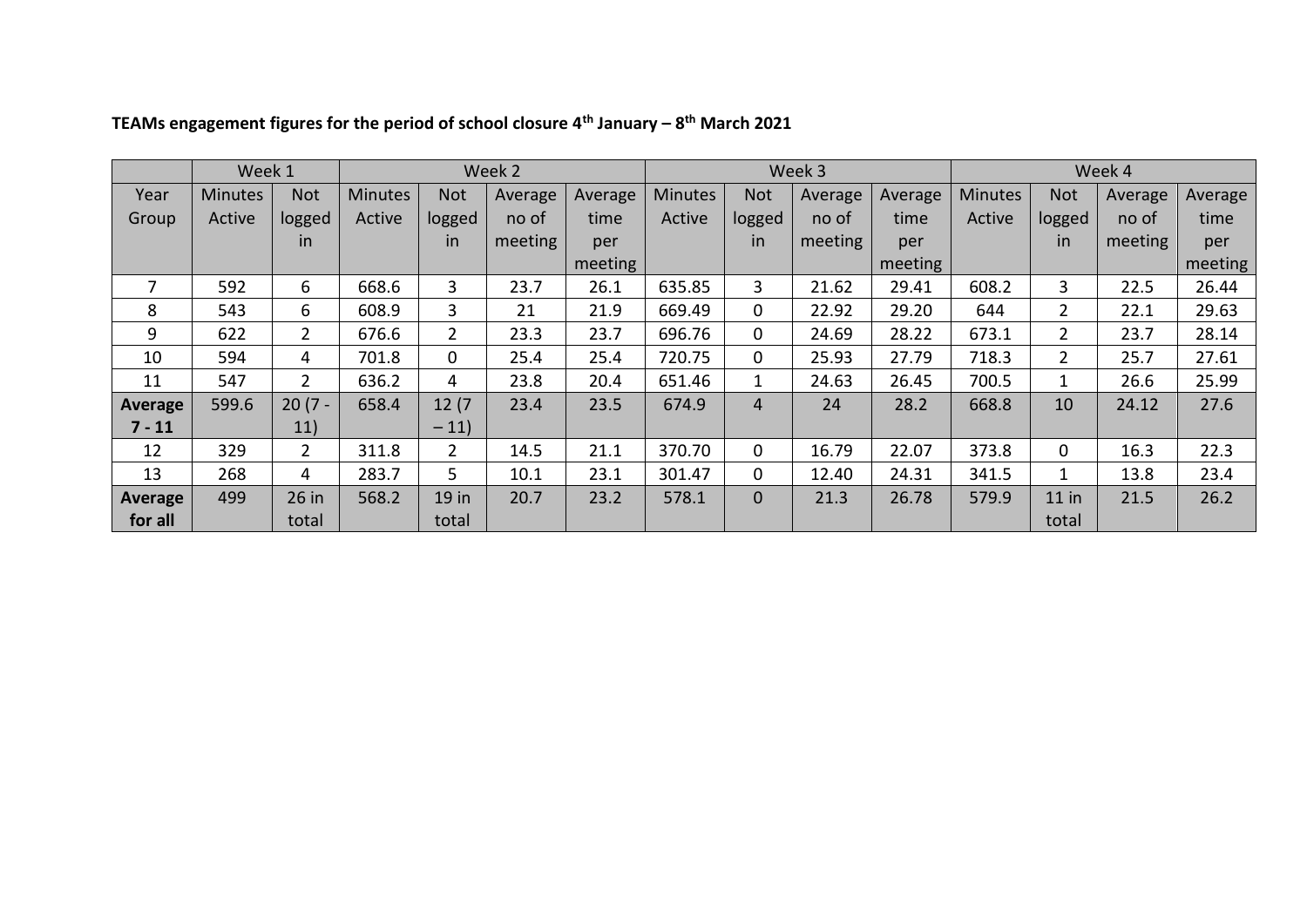|          |        |         | Week 5  |        | Week 6 |       |         |        |        |       | Week 7  |        | Week 8 |              |         |        |  |
|----------|--------|---------|---------|--------|--------|-------|---------|--------|--------|-------|---------|--------|--------|--------------|---------|--------|--|
| Year     | Minute | Not     | Averag  | Averag | Minute | Not   | Averag  | Averag | Minute | Not   | Averag  | Averag | Minute | <b>Not</b>   | Averag  | Averag |  |
| Group    | s.     | logge   | e no of | e time | s.     | logge | e no of | e time | s.     | logge | e no of | e time | s      | logge        | e no of | e time |  |
|          | Active | d in    | meetin  | per    | Active | d in  | meetin  | per    | Active | d in  | meetin  | per    | Active | d in         | meetin  | per    |  |
|          |        |         | g       | meetin |        |       | g       | meetin |        |       | g       | meetin |        |              | g       | meetin |  |
|          |        |         |         | g      |        |       |         | g      |        |       |         | g      |        |              |         | g      |  |
| 7        | 649.5  | 2       | 21.3    | 30.4   | 608.2  | 3     | 23.6    | 25.7   | 581    | 1     | 20.4    | 28.4   | 27.6   | 2            | 20.4    | 564    |  |
| 8        | 615.8  | 3       | 21.2    | 29.1   | 639.3  | 2     | 23.1    | 27.7   | 599.7  | 2     | 21      | 28.6   | 28     | 2.           | 21      | 589.9  |  |
| 9        | 724.8  | 2       | 24.4    | 29.7   | 671.2  | 2     | 25.6    | 26.2   | 600.2  | 2     | 22.7    | 26.4   | 26.5   | $\mathbf{2}$ | 21.8    | 577.3  |  |
| 10       | 719.3  | 3       | 25.3    | 28.4   | 720.2  | 2     | 25.9    | 27.8   | 687.1  | 0     | 24.9    | 27.6   | 26.8   | 1            | 24.9    | 666.9  |  |
| 11       | 715.4  | 3       | 25.8    | 27.8   | 700.5  |       | 27      | 25.9   | 607.8  |       | 24      | 25.3   | 23.9   | 2            | 24      | 573.6  |  |
| Averag   | 684.9  | 13      | 23.6    | 29.1   | 667.9  | 10    | 25.04   | 26.7   | 615.2  | 6     | 22.6    | 27.26  | 26.6   | 9            | 22.42   | 594.3  |  |
| e 7 - 11 |        |         |         |        |        |       |         |        |        |       |         |        |        |              |         |        |  |
| 12       | 408.9  | 0       | 16.1    | 25.5   | 373.7  | 0     | 16      | 23.3   | 334.6  |       | 15.9    | 21.1   | 21     |              | 14.4    | 303.1  |  |
| 13       | 302.4  | 2       | 12.4    | 24.3   | 341.5  | 0     | 14.2    | 24.1   | 297.4  | 0     | 11.8    | 25.2   | 24.3   |              | 11.3    | 273.9  |  |
| Averag   | 590.9  | $15$ in | 21      | 27.9   | 579.2  | 10    | 22.2    | 25.8   | 529.7  | 7     | 20.1    | 26.1   | 25.4   | 11           | 19.7    | 506.9  |  |
| e for    |        | total   |         |        |        |       |         |        |        |       |         |        |        |              |         |        |  |
| all      |        |         |         |        |        |       |         |        |        |       |         |        |        |              |         |        |  |